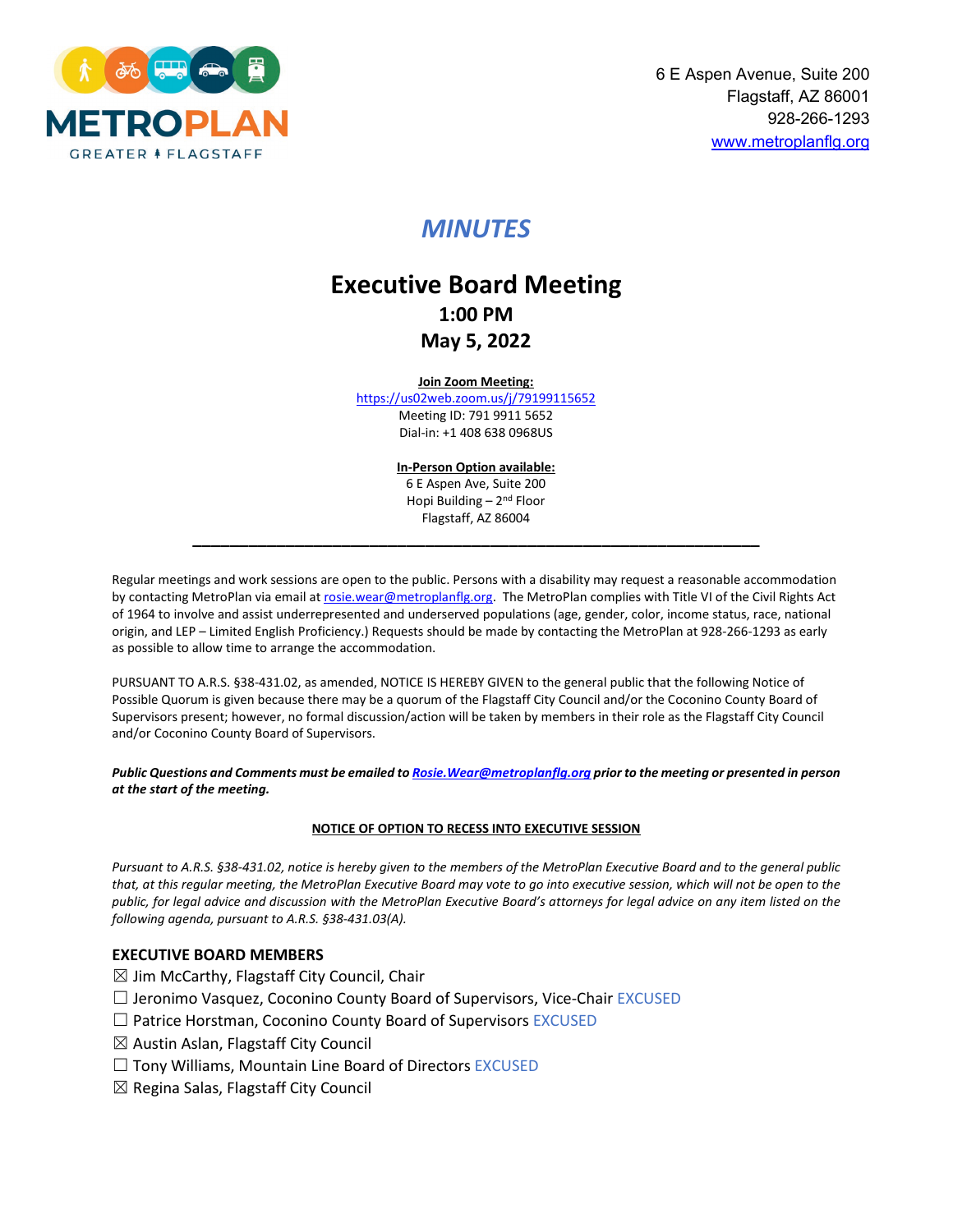

- $\boxtimes$  Jesse Thompson, Arizona State Transportation Board Member
- $\Box$  Judy Begay, Coconino County Board of Supervisors (alternate)
- ☐ VACANT, Flagstaff City Council (alternate)

#### **METROPLAN STAFF**

- ☒ Jeff "Miles" Meilbeck, Executive Director
- $\boxtimes$  David Wessel, Planning Manager
- $\boxtimes$  Rosie Wear, Business Manager
- $\boxtimes$  Mandia Gonzales, Transportation Planner

OTHERS IN ATTENDANCE: Michele James (Friends of Flagstaff's Future), Jeff Bauman (City of Flagstaff), Christine Cameron (City of Flagstaff), Kevin Adam (RTAC)

**I. PRELIMINARY GENERAL BUSINESS** A. **CALL TO ORDER**

Chair Jim McCarthy called the meeting to order at 1:03PM.

B. **ROLL CALL** – See above.

## C. **PUBLIC COMMENT**

*(At this time, any member of the public may address the Board on any subject within their jurisdiction that is not scheduled before the Board on that day. Due to Open Meeting Laws, the Board cannot discuss or act on items presented during this portion of the agenda. To address the Board on an item that is on the agenda, please wait for the Chair to call for Public Comment at the time the item is heard.)*

There was no public comment presented.

### D. **APPROVAL OF MINUTES**

Minutes of Regular Meeting: April 7, 2022 (Pages 5-9)

Motion: Chair Jim McCarthy made a motion to approve the April 7, 2022 meeting minutes. Board member Jesse Thompson seconded the motion. Voted 4-0 to approve.

## **II. CONSENT AGENDA**

*(Items on the consent agenda are routine in nature and/or have already been budgeted or discussed by the Executive Board.)*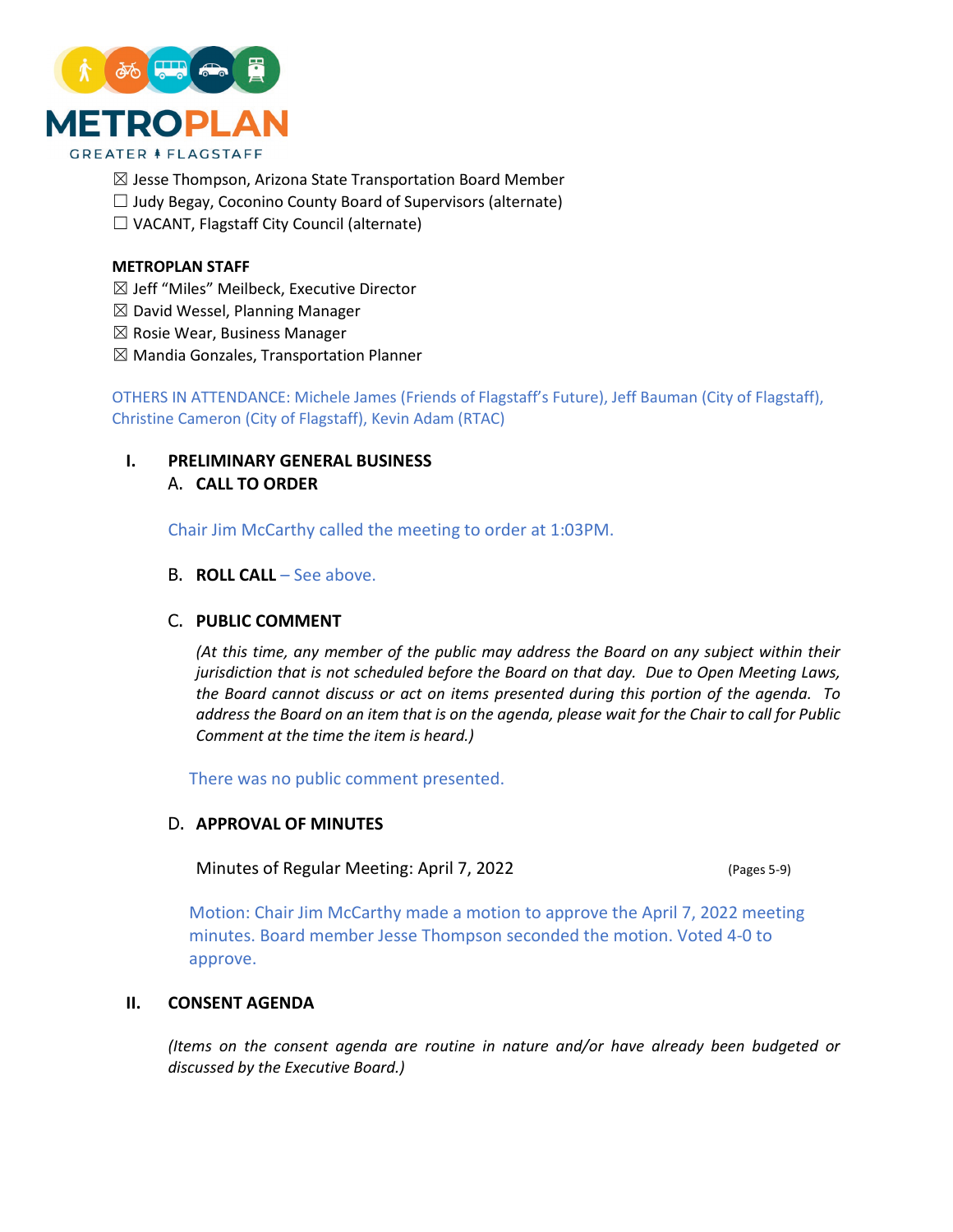

There were no items on the consent agenda.

## **III. GENERAL BUSINESS**

### A. **Federal and State Funding Update A. Federal and State Funding Update** *(Pages 10-12)*

MetroPlan Staff: Jeff "Miles" Meilbeck, Executive Director

Recommendation: This item is for discussion only. No recommendation is being made.

Jeff "Miles" Meilbeck presented an update on federal and state funding. No action was taken.

# B. **FY22 Q3 Report & FY23 Budget** (Pages 13-23)

MetroPlan Staff: Jeff "Miles" Meilbeck, Executive Director

Recommendation: This item is for discussion only, but the Board may provide direction to staff on a FY 2023 budget.

Jeff "Miles" Meilbeck presented the Q3 financial report and the preliminary FY23 budget. No action was taken.

### C. **2022-2023 Strategic Workplan Review** (Pages 24-42)

MetroPlan Staff: Jeff "Miles" Meilbeck, Executive Director

Recommendation: Staff recommends the Board review and endorse a Strategic Workplan for July 1, 2022 through December 31, 2023.

Jeff "Miles" Meilbeck presented a review the draft Strategic Plan. No action was taken.

# D. **Stride Forward - Regional Transportation Plan (RTP) update** (Pages 43-44)

MetroPlan Staff: David Wessel

Recommendation: This item is for information only and no recommendation is being made.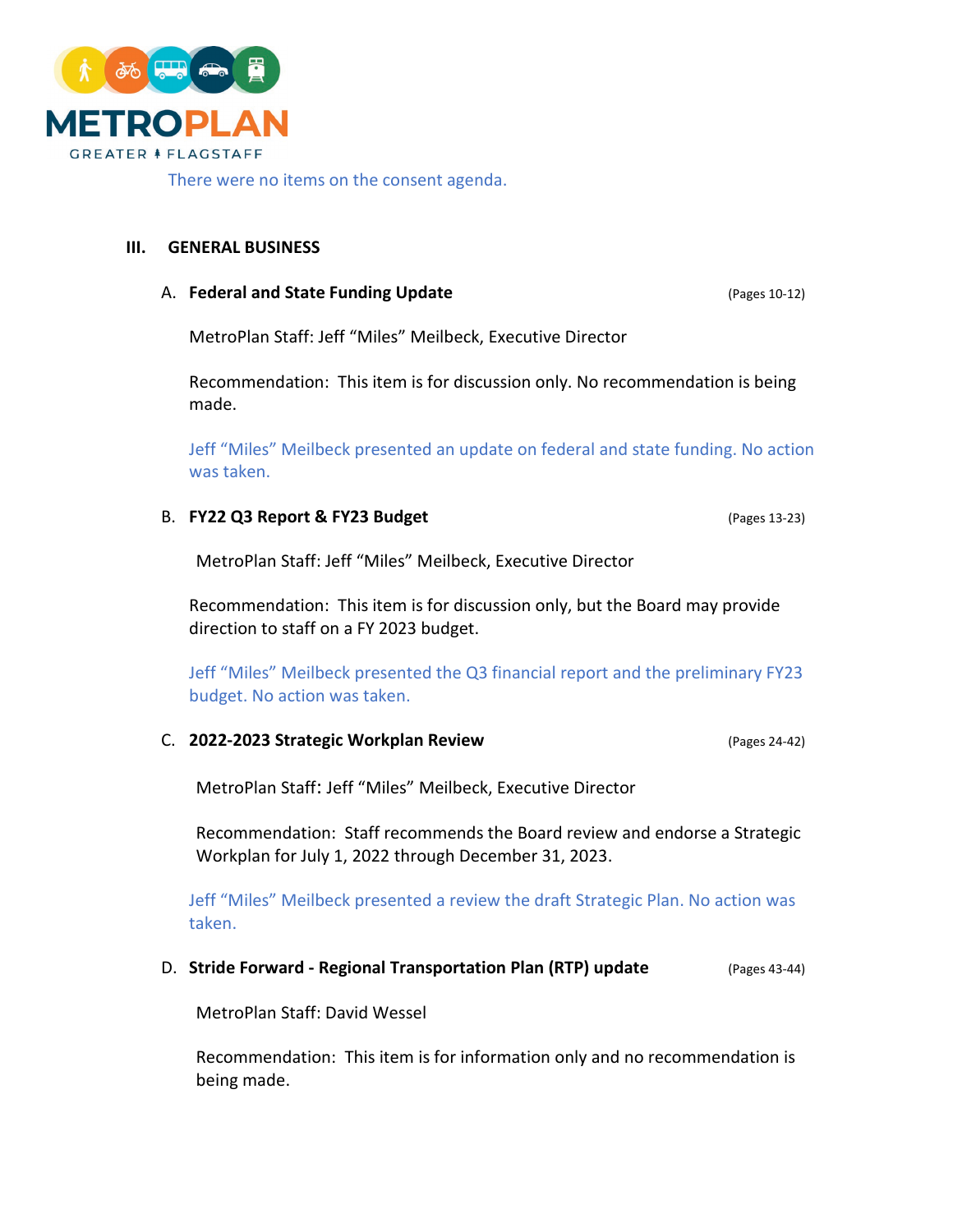

David Wessel presented an update on the Regional Transportation Plan. No action was taken.

# E. **Downtown Mile Update** (Pages 45-48)

MetroPlan Staff: Jeff "Miles" Meilbeck, Executive Director

Recommendation: This item is for information only and no recommendation is being made.

Jeff Meilbeck & Christine Cameron (City of Flagstaff) presented an update on the Downtown Mile Project. No action was taken.

F. **Safe Streets and Roads for All (SS4A) Grant Program** (Pages 49-51)

MetroPlan Staff: David Wessel, Planning Manager

Recommendation: This item is for information only. No recommendation is being made.

Mandia Gonzales presented about the Safe Streets and Roads for All grant. No action was taken.

# G. **Items from MetroPlan Staff**

MetroPlan Staff: Jeff "Miles" Meilbeck, Executive Director

- Amtrak Update
- P2P Nominations

Recommendation: This item is for discussion only.

Staff presented general updates regarding Amtrak and P2P nominations. No action was taken.

### H. **Executive Director Contract Discussion and Renewal**

Councilmember Jim McCarthy

Recommendation: Discussion and possible action to approve new contract for Executive Director for FY2022-23